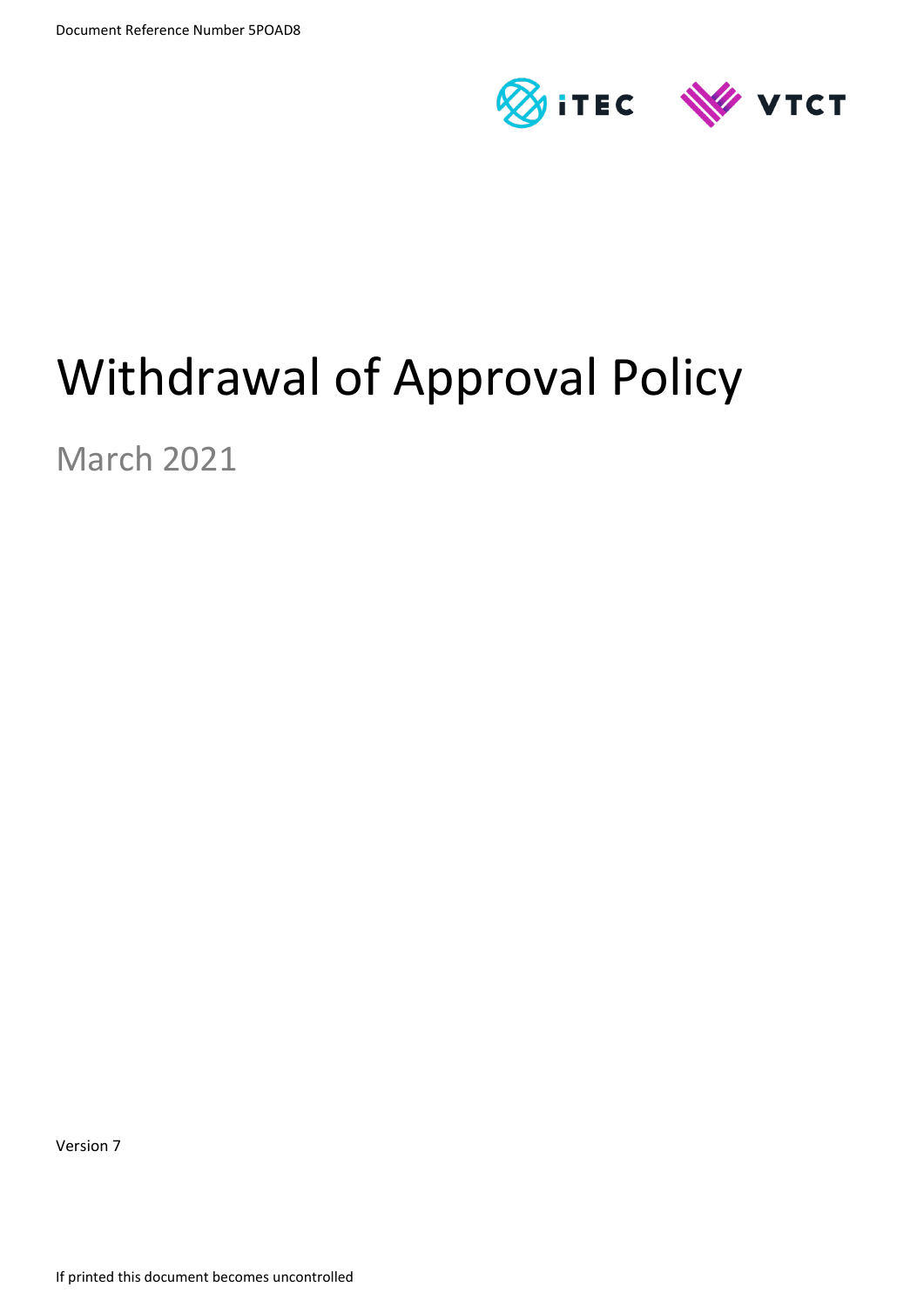

## **Contents**

|    | 1.1.   |  |
|----|--------|--|
|    | 1.2.   |  |
|    | 1.3.   |  |
|    | 1.4.   |  |
|    | 1.4.1. |  |
|    | 1.4.2. |  |
|    | 1.5.   |  |
|    | 1.6.   |  |
|    | 1.7.   |  |
|    | 1.8.   |  |
|    | 1.9.   |  |
| 2. |        |  |
| 3. |        |  |
|    |        |  |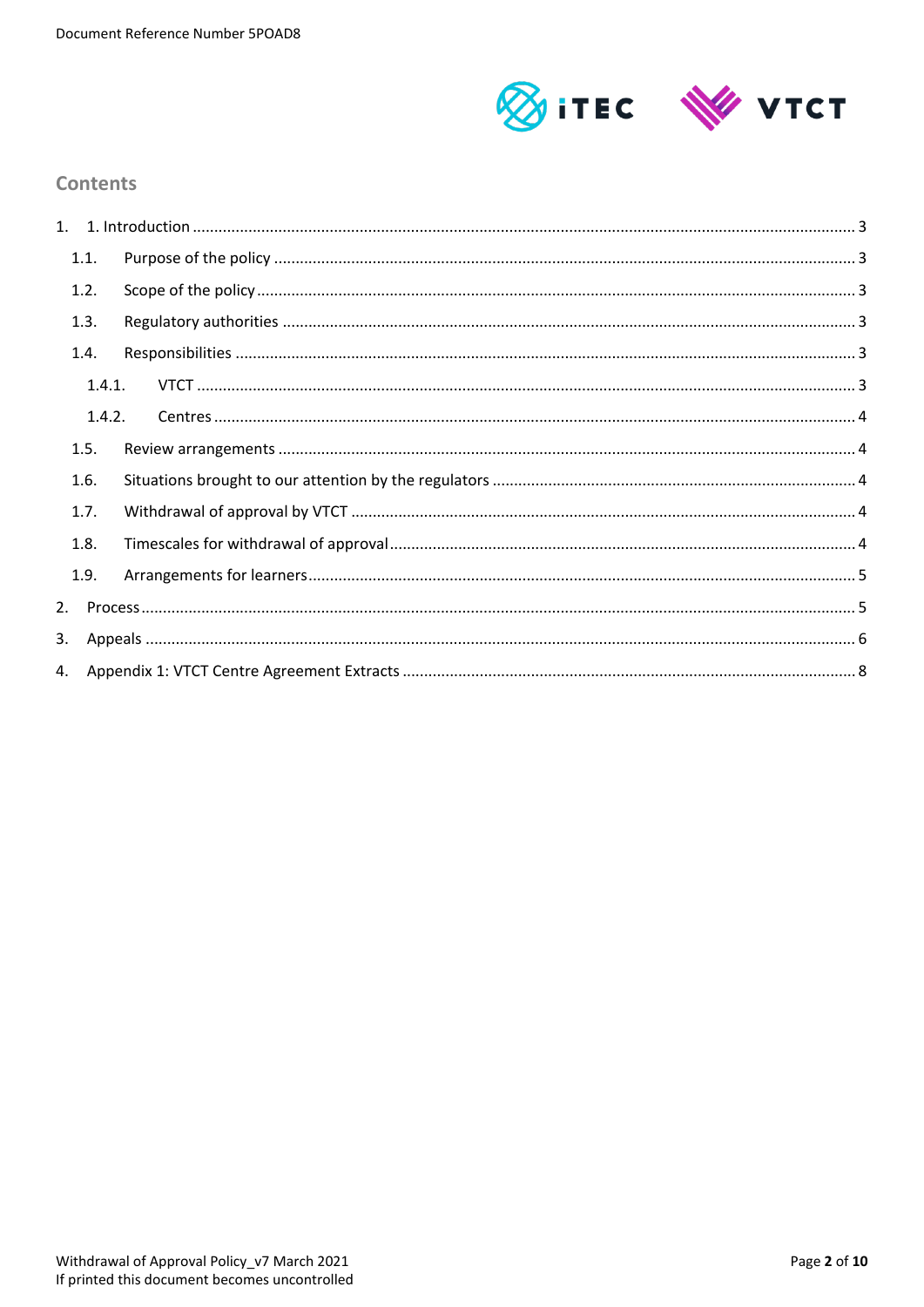

# <span id="page-2-0"></span>**1. 1. Introduction**

## <span id="page-2-1"></span>**1.1. Purpose of the policy**

This policy outlines VTCT's and centre responsibilities and specifies the process to be followed in the event of withdrawal of a centre, whether voluntary or not, from its role in delivering an ITEC or VTCT qualification or from approval as a centre, recognised to deliver ITEC or VTCT qualifications.

This policy should be read in conjunction with sections 13. Withdrawal, 24. Termination and 25. Consequences of suspension or termination of the Centre Agreement (provided in appendix 1), and the following related policies and procedures:

- Malpractice and Maladministration Policy and Procedures (including COVID 19 Addendum);
- Sanctions Policy;
- Plagiarism, Collusion and Cheating Policy;
- Adverse Effects Policy;
- Complaints Policy and Procedures (including COVID 19 Addendum);
- **External Whistleblowing Policy and Procedures:**
- Conflict of Interest Policy and Procedures.

## <span id="page-2-2"></span>**1.2. Scope of the policy**

The policy applies to all VTCT and ITEC qualifications. VTCT and ITEC customers, being learners who are taking VTCT and ITEC assessments, and personnel with responsibilities for managing, delivering, assessing and quality assuring qualifications in centres approved to deliver VTCT or ITEC qualifications, should be made aware of this policy. It is also provided for awarding organisation personnel to help ensure that sanctions are applied in a consistent manner.

## <span id="page-2-3"></span>**1.3. Regulatory authorities**

This policy addresses the requirements of the relevant regulatory authorities' criteria.

## <span id="page-2-4"></span>**1.4. Responsibilities**

#### <span id="page-2-5"></span>**1.4.1. VTCT**

VTCT is responsible for monitoring compliance with the Centre Agreement and taking appropriate action when noncompliance is suspected or known to exist.

VTCT is also required to consider risks posed by adverse effects, maladministration and malpractice. Withdrawal of approval may occur as a consequence of these considerations.

Should VTCT fail to meet regulatory obligations, including those relating to notification of adverse effects and in relation to maladministration and malpractice, VTCT are required to notify the relevant regulators.

VTCT takes all possible measures to act in the learners' best interests in the event of withdrawal of approval and will work closely with the centre to achieve this.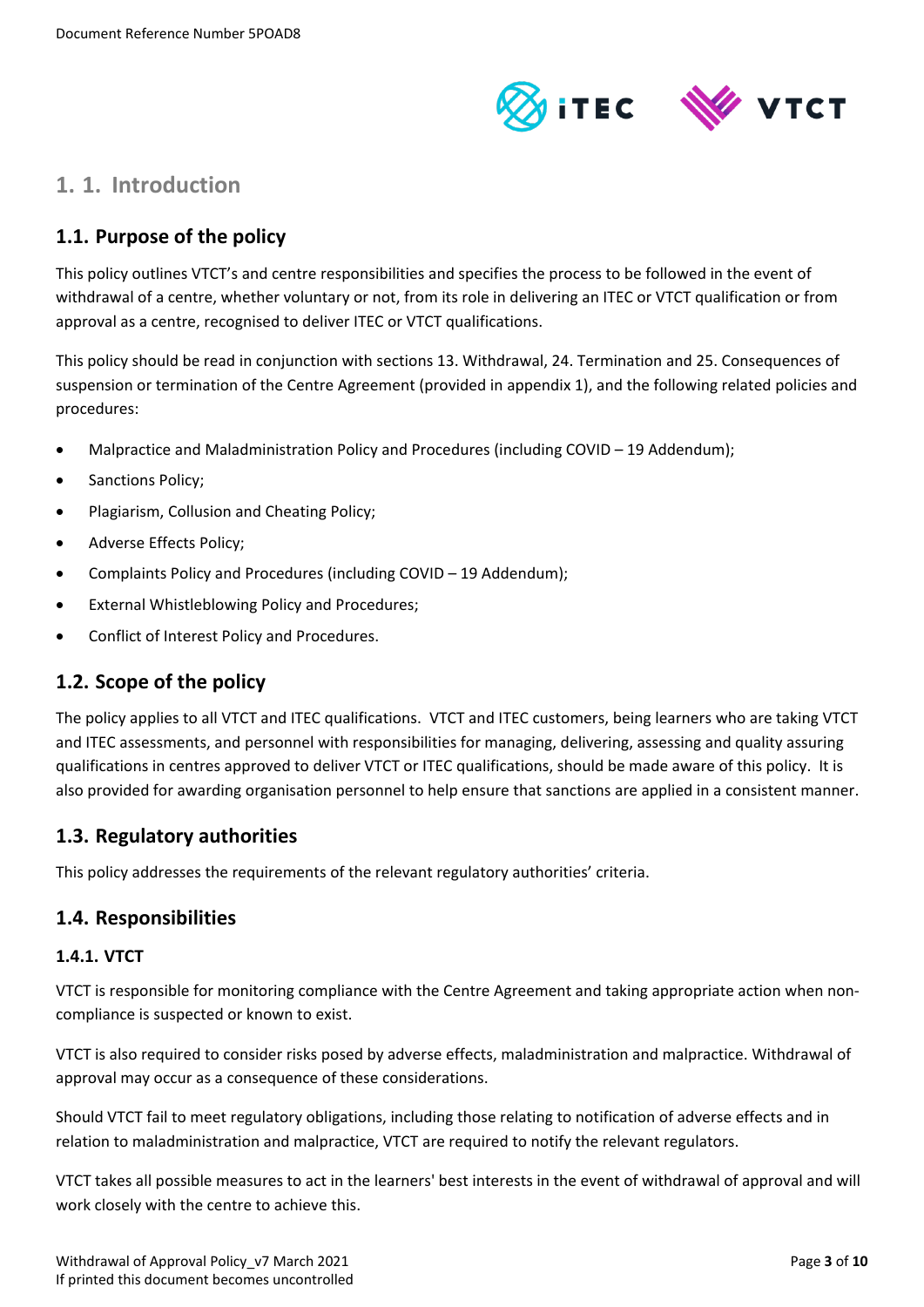

#### <span id="page-3-0"></span>**1.4.2. Centres**

The centre must comply fully with this policy. It must ensure that all staff involved in the management, assessment and quality assurance of VTCT and ITEC qualifications, and learners taking ITEC or VTCT qualifications are fully aware of the contents of the Sanctions Policy and the Withdrawal of Approval Policy and the possible consequences if the centre, an individual member of staff, contractor or registered learner fails to comply with the requirements specified by VTCT in relation to the delivery of ITEC and VTCT qualifications.

The Centre Agreement sets out the specific duty not to put the awarding organisation in breach of its ability to fulfil its regulatory obligations. It must therefore comply fully with all actions VTCT requires it to take as a consequence of the withdrawal of approval.

The centre must take all possible measures to act in the learners' best interests in the event of withdrawal of approval and cooperate fully with VTCT in doing this.

#### <span id="page-3-1"></span>**1.5. Review arrangements**

This policy is reviewed annually as part of VTCT's self-evaluation activity, which considers customer and regulatory feedback and good practice guidance, changes in VTCT's practices, actions from the regulators, changes in legislation, or trends identified from previous cases.

In addition, this policy may be updated following consideration of operational feedback to ensure VTCT's arrangements for the withdrawal of approval remain effective.

## <span id="page-3-2"></span>**1.6. Situations brought to our attention by the regulators**

Where the regulators notify VTCT of failures that have been discovered in the assessment process of another awarding organisation, VTCT will review if a similar failure could affect VTCT's assessment processes and arrangements.

## <span id="page-3-3"></span>**1.7. Withdrawal of approval by VTCT**

VTCT will withdraw approval for centres to offer VTCT or ITEC qualifications, only in exceptional circumstances, such as:

- serious non-compliance with the Centre Agreement and the awarding organisation's policies and procedures;
- the persistent failure of the centre to address outstanding actions;
- the failure to resolve the issue through the application of sanctions.

## <span id="page-3-4"></span>**1.8. Timescales for withdrawal of approval**

If a centre chooses to withdraw a qualification or terminate its Centre Agreement, it is required to provide not less than one (1) month's written notice. Under certain circumstances withdrawal of qualification or centre approval may be immediate.

If a centre is not able to provide the required notice because it has ceased to operate, VTCT should be notified at the earliest opportunity.

VTCT will respond to a notification of withdrawal within ten (10) working days.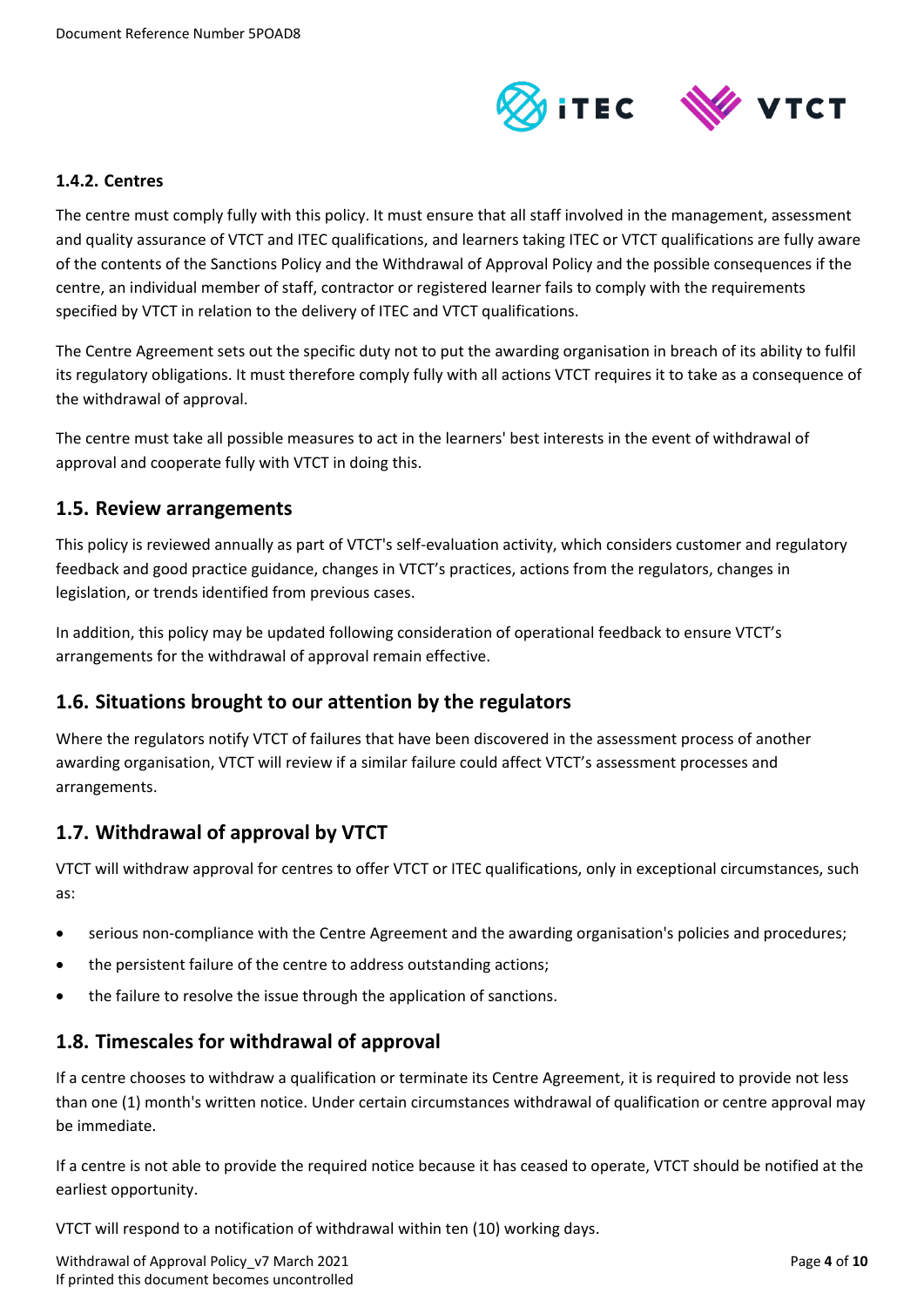

If VTCT withdraws qualification approval or centre approval from a centre it notifies the centre in writing within ten (10) working days of the decision being taken. Under certain circumstances specified in the Centre Agreement, withdrawal of qualification or centre approval may be immediate.

## <span id="page-4-0"></span>**1.9. Arrangements for learners**

The following is a list of the possible actions which VTCT or the centre may take to make appropriate arrangements for affected learners:

- VTCT may allow learners to compete their programme at the centre, subject to conditions specified by VTCT and agreed by the centre.
- Learners will be provided with details of other centres approved to offer ITEC or VTCT qualifications, which offer the same or equivalent qualifications to those being withdrawn from the centre, where these exist.
- Learners will be provided with details of any other awarding organisations which offer the same or equivalent qualifications to those being withdrawn.
- If no such alternative arrangements can be made, or the learners do not wish to carry on with the qualification(s), VTCT will ensure the learners are certificated for any units they have completed successfully to date in accordance with the requirements of the associated qualification specification(s), arranging external quality assurance visits or external examination visits, as required to facilitate this.

## <span id="page-4-1"></span>**2. Process**

- The centre may withdraw a qualification approval or their centre approval by providing not less than one (1) month's written notice to VTCT, by providing the following information in writing to [qualityassurance@vtct.org.uk:](mailto:qualityassurance@vtct.org.uk)
	- name of qualification;
	- reason for withdrawal;
	- list(s) of names and registration numbers of all learners who may be affected, verified by a responsible member of staff (eg course leader/examinations officer).
- If the centre is not able to provide the required notice because it has ceased to operate, VTCT must be notified at the earliest opportunity.
- VTCT will respond to the notification within ten (10) working days, providing the following information:
	- $=$  confirmation of the affected qualification(s);
	- the proposed terms of the withdrawal, including the timescale;
	- the proposed actions to be taken to support the needs of learners who are affected by the action;
	- contact details of the awarding organisation personnel who will work with the centre to manage the withdrawal process.
- If a viable request to withdraw centre approval is received directly from the centre, and the centre have confirmed that there are no affected learners, VTCT can withdraw approval with immediate effect.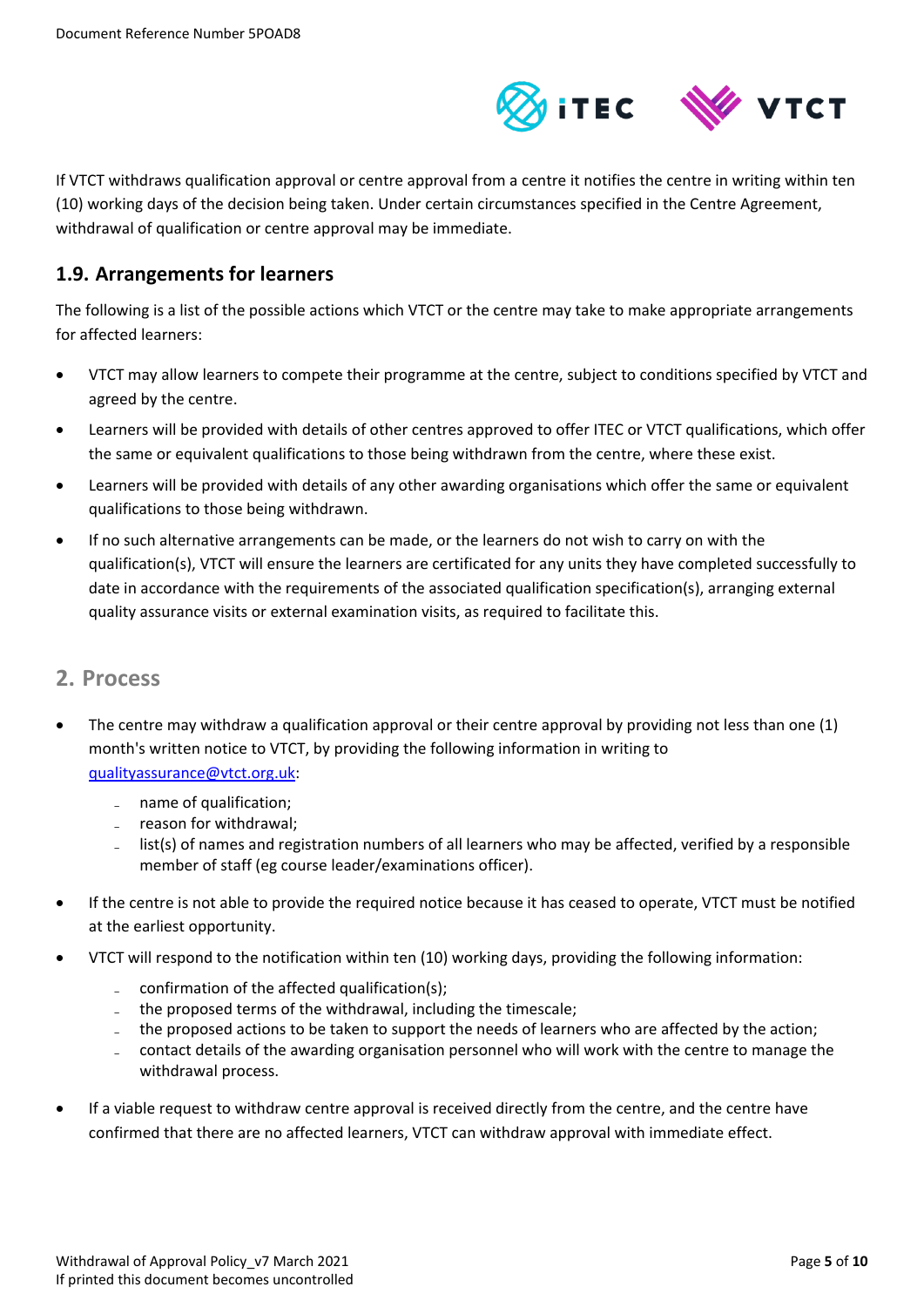

- If VTCT makes the decision to withdraw qualification approval or centre approval it will notify the head of centre and other relevant centre staff within five (5) working days of the decision being taken in writing, providing:
	- the reason for the decision;
	- $\blacksquare$  the proposed terms of the withdrawal, including the timescale;
	- the proposed actions to be taken to support the needs of learners who are affected by the action;
	- contact details of the awarding organisation personnel who will work with the centre to manage the withdrawal process.
- In certain circumstances VTCT will notify the relevant regulator(s) and if appropriate, other awarding organisations of the withdrawal.
- The centre will:
	- identify the relevant member of staff who will work with VTCT to manage the withdrawal to its conclusion and supplies their name, role and contact details to VTCT;
	- prepare a withdrawal plan in liaison with VTCT;
	- provide clear and accurate information about the withdrawal to all users of the qualification(s);
	- immediately cease to register learners on the qualifications or enrol them on to the related programmes at the centre;
	- ensure that all learner details for the learners affected are provided to VTCT;
	- work with VTCT to assist with or secure transfer of learners:
	- work to support the learners in securing transfers or receiving unit certification.
- The centre will be required to remove all reference to VTCT and ITEC qualifications, including any logos and references in any literature or on their website by the end date of the withdrawal process. Failure to do so will result in VTCT reporting the centre to the local trading standards office or equivalent international authorities.
- <span id="page-5-0"></span>• VTCT will update its records and website appropriately by the withdrawal end date.

# **3. Appeals**

If a centre considers that a decision to remove approval is not justified, the centre may appeal against the decision in writing, in a timely manner to [qualityassurance@vtct.org.uk.](mailto:qualityassurance@vtct.org.uk) This section sets out the process to be followed to appeal against such a decision or action. For clarity, this appeal process is separate from appeal against an assessment decision.

- The appellant should submit a report to the Chief Academic Officer setting out the reasons for the appeal, together with any supporting evidence, as soon as possible and no later than 15 working days after the date of receipt of the decision. Please note that appeal applications without supporting evidence will not be accepted.
- VTCT will:
	- consider if it will accept the appeal and notifies the appellant of this decision, normally within 10 working days of receipt of the appeal;
	- if it accepts the appeal, arrange for a panel comprising a minimum one senior manager and an independent person to review the case and come to a decision, normally within 20 working days of receipt of the appeal.
- If it is not possible to complete the review within 20 working days, VTCT will notify the appellant of the expected timescale.
- Possible outcomes are as follows:

Withdrawal of Approval Policy\_v7 March 2021 **Page 6** of 10 If printed this document becomes uncontrolled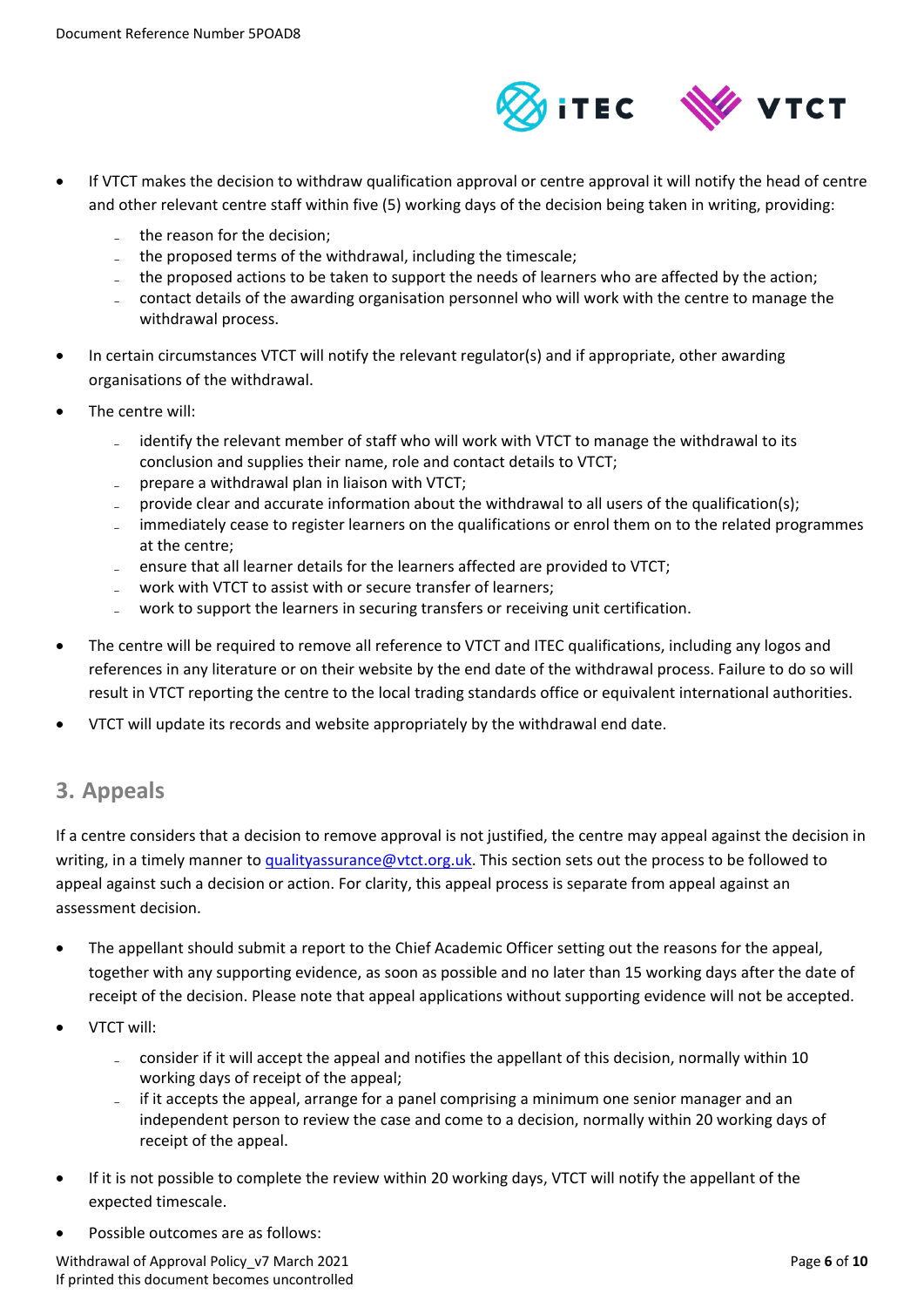

- the appeal is not upheld;
- the decision has been judged to be unreasonable, and has been removed or changed;
- procedures were judged to have not been applied consistently, properly or fairly. The subsequent decision is reviewed and revised accordingly.
- The panel's decision is final and completes the internal appeals procedures. No further appeal will be accepted.
- If an appellant wishes to take the matter further they may consider contacting the relevant regulator(s). The regulators would require evidence that the appellant had exhausted VTCT's own appeals procedure as set out above prior to taking this step.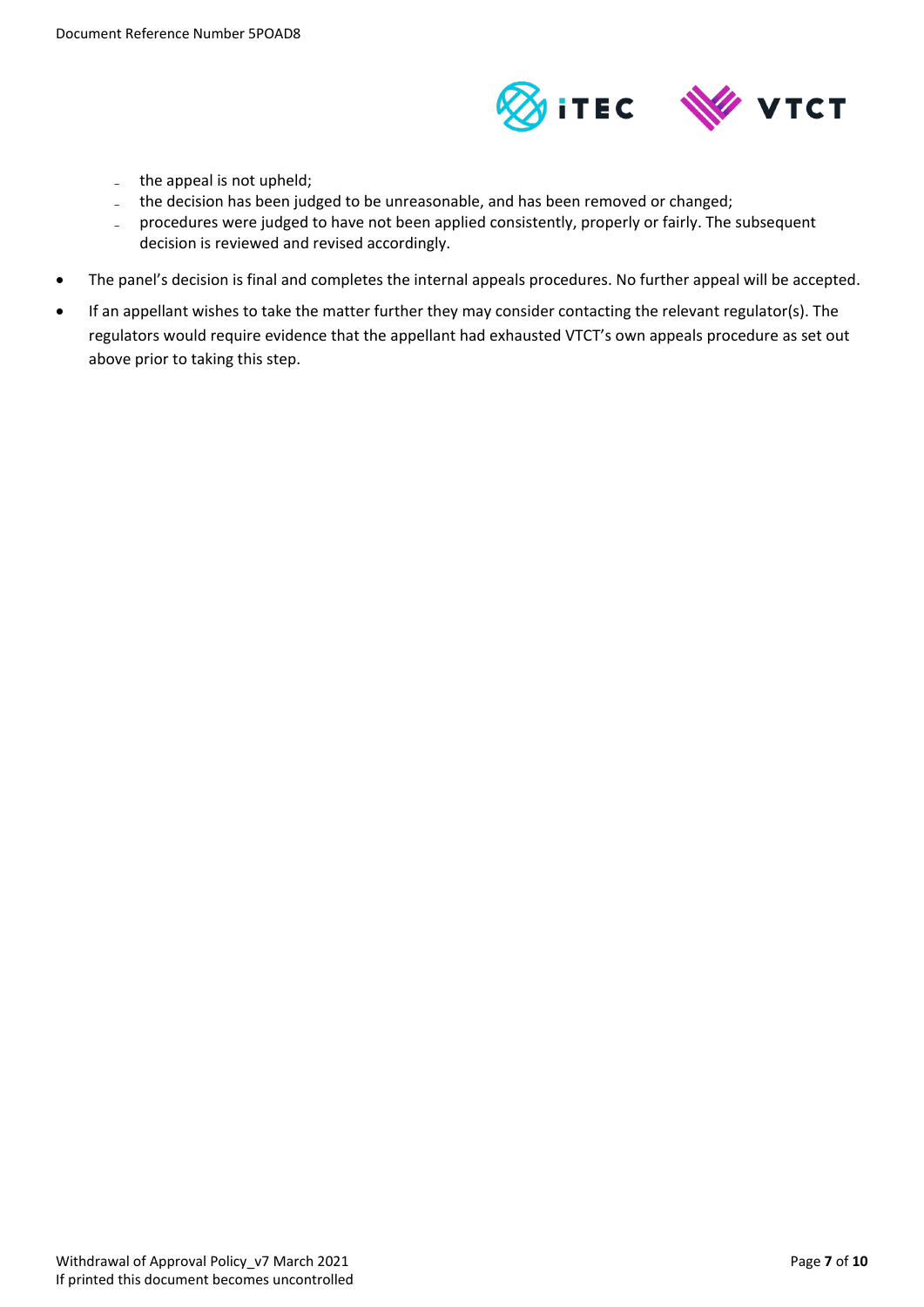



# <span id="page-7-0"></span>**4. Appendix 1: VTCT Centre Agreement Extracts**

#### **Section 13. Withdrawal**

13.1 The Centre shall, in the event it decides to (for any reason), or if VTCT decides to, withdraw the Approval (including as a result of suspension, expiry or termination of Approval) (in full or in part):

- 13.1.1 comply with VTCT Policies and Procedures for the withdrawal of Approval;
- 13.1.2 promptly prepare, maintain and comply with a written withdrawal plan;
- 13.1.3 cooperate fully with VTCT;
- 13.1.4 provide clear and accurate information about the withdrawal to the Users;
- 13.1.5 immediately cease to enrol learners for Qualifications;
- 13.1.6 provide to VTCT relevant details of all Learners enrolled for Qualifications; and
- 13.1.7 take all reasonable steps to protect the interests of Learners, including, but not limited to, by assisting with or securing a transfer to a different Approved Centre.

#### **Section 24. Termination**

24.1 Either Party may terminate the Centre Agreement (and therefore the Approval) for any reason by providing not less than one (1) month written notice to the other Party.

24.2 Without prejudice to any of its rights or remedies, VTCT may terminate the Centre Agreement immediately on written notice if the Centre:

- 24.2.1 is subject to a sanction under the Sanctions Policy resulting in the withdrawal of Approval;
- 24.2.2 fails to renew the Approval prior to its expiry date;
- 24.2.3 is in material or persistent breach of any term of the Centre Agreement, and if the breach is capable of remedy has failed to remedy it within fourteen (14) days of receiving notice requiring it to do so, or within a reasonable shorter period specified in the notice;
- 24.2.4 VTCT reasonably believes that the Centre's conduct is prejudicial to VTCT's interests (including, but not limited to, in the case of the Centre's breach of any security requirements, malpractice or maladministration in the delivery and assessment of Qualifications), or is not consistent with its brand values, guidelines and/or reputation, or may bring members or organisations within academia, education or the arts into disrepute;
- 24.2.5 has not registered any Learners with VTCT for more than twelve (12) months;
- 24.2.6 the Centre undergoes a Change of Control and such change may, in the reasonable opinion of VTCT, affect the Centre's ability to comply with its obligations under the Centre Agreement, is inconsistent with VTCT's values and/or reputation, and/or creates, or is likely to create, a conflict of interest;
- 24.2.7 ceases or threatens to cease to trade; or becomes bankrupt; or goes into liquidation; or has a receiver or manager appointed over its business or any of the property or assets of the business;
- 24.2.8 is unable to offer Qualifications as a result of a change in local laws and/or regulations, or as a result of loss of a licence or permit necessary to deliver the Qualifications;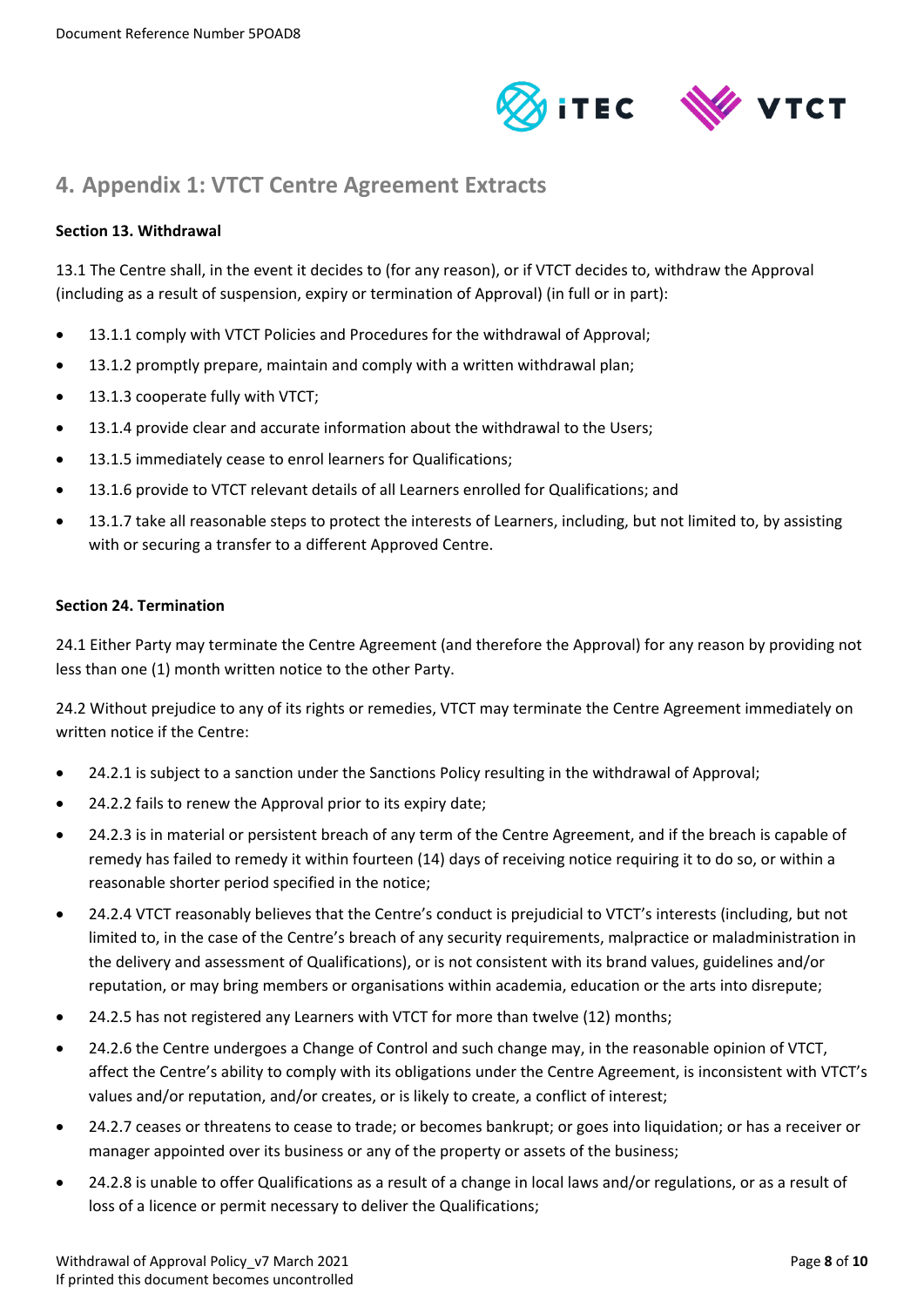

• 24.2.9 is subject to a sanction placed on it by another Awarding Organisation, resulting in the withdrawal of its recognition with that Awarding Organisation.

24.3 Without prejudice to any of its rights or remedies, VTCT may terminate the Centre Agreement immediately on written notice if VTCT loses its status as an Awarding Organisation in respect of all Qualifications.

24.4 VTCT reserves the right to suspend or restrict the Approval with immediate effect during the fourteen (14) days given to the Centre to remedy a breach under clause 24.2.3 and/or while it is investigating the Centre's conduct under any of the provisions of the Centre Agreement.

#### **Section 25. Consequences of suspension or termination**

25.1 The Centre shall take all reasonable steps to act in the Learners' legitimate best interests in the event of suspension or expiry of Approval and/or during any investigation conducted by VTCT, or in the event of termination of the Centre Agreement pursuant to clause 24, including, but not limited to, such co-operation as may be required to affect the transfer of Learners to another Approved Centre.

25.2 Upon termination of the Centre Agreement (howsoever caused) or suspension, withdrawal or expiry of the Approval:

- 25.2.1 all outstanding sums payable under the Centre Agreement shall immediately become due and payable;
- 25.2.2 the Centre shall immediately cease to advertise any of the Qualifications; and
- 25.2.3 the Centre shall immediately cease to use the VTCT Approved Centre Logo in connection with promotion of any Qualifications or other business activities.

25.3 Immediately upon termination of the Centre Agreement (or suspension, withdrawal or expiry of the Approval), the Centre will, at VTCT's reasonable request, fulfil those specified obligations to VTCT and/or the Learners which remain unfinished as at the date of termination, expiry or suspension, and upon completion of such obligations:

- 25.3.1 cease to use any of VTCT's property, the VTCT Intellectual Property and all of the materials produced by or on behalf of the Centre using such VTCT Intellectual Property (and destroy or return any of these at VTCT's request) and do such things and execute and deliver all further documents as may be necessary to vest all rights, title and interest to VTCT under the Centre Agreement;
- ̵ 25.3.2 cease to deliver the Qualifications; and
- 25.3.3 cease to use any VTCT IT/Digital systems (if applicable).

25.4 On termination of the Centre Agreement for any reason, the Approval will cease, however, each Party's accrued rights and liabilities as at the date of termination, clause 10 (Security), clause 13 (Withdrawal), clause 18 (Intellectual Property), clause 21 (Retention of records), clause 19 (Database of Learners), clause 20 (Confidentiality), clause 21 (Retention of Records), clause 22 (Fees and payments), clause 23 (Limitation of liability and indemnity), clause 25 (Consequences of suspension or termination), and clause 27.13 (Governing Law and Jurisdiction) will survive and continue in full force and effect.